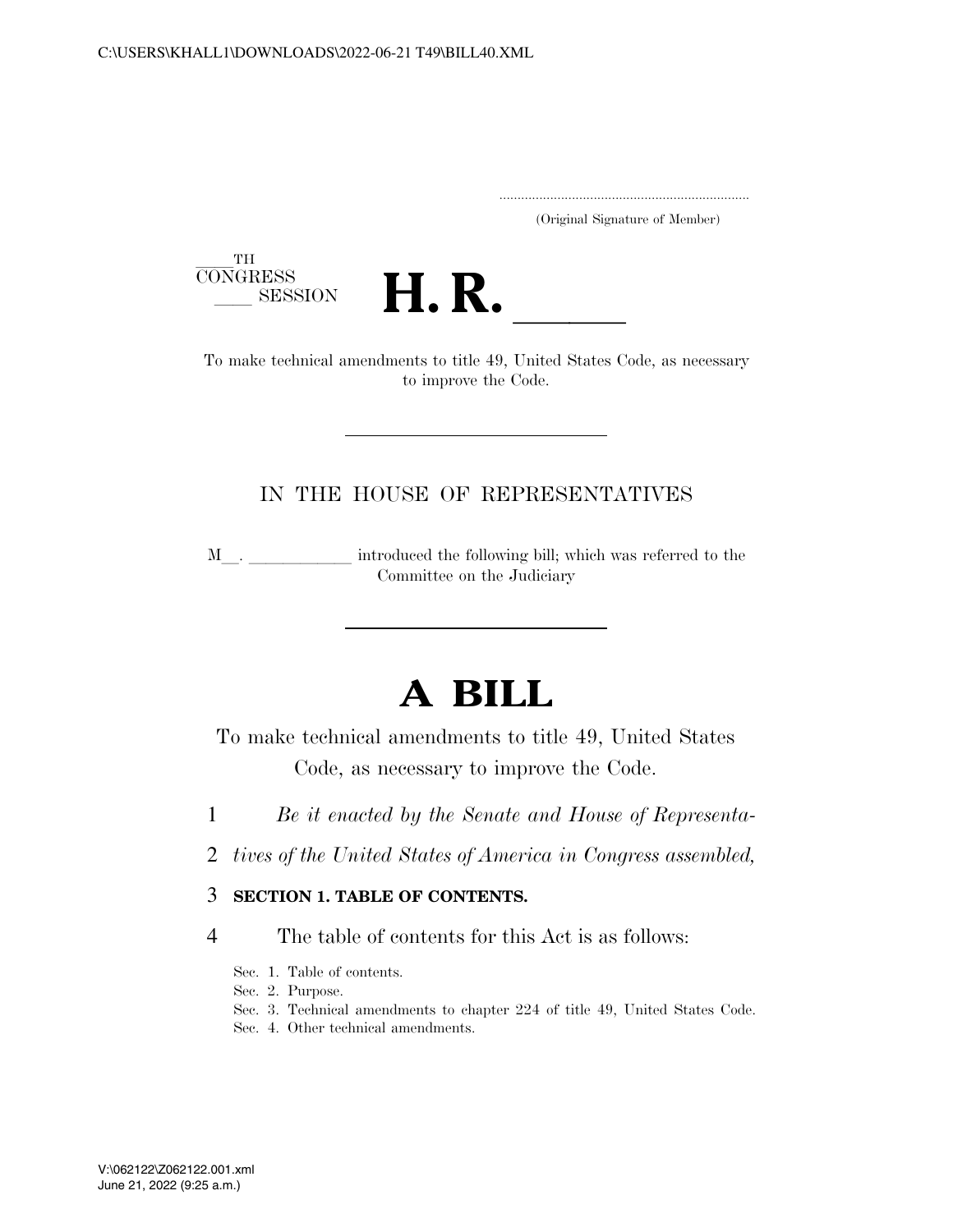## **SEC. 2. PURPOSE.**

| 2              | The purpose of this Act is to make technical amend-        |
|----------------|------------------------------------------------------------|
| 3              | ments to title 49, United States Code, as necessary to im- |
| $\overline{4}$ | prove the Code.                                            |
| 5              | SEC. 3. TECHNICAL AMENDMENTS TO CHAPTER 224 OF             |
| 6              | TITLE 49, UNITED STATES CODE.                              |
| 7              | (a) DEFINITIONS.—Section 22401 of title 49, United         |
| 8              | States Code, is amended—                                   |
| 9              | $(1)$ in paragraph $(1)$ —                                 |
| 10             | (A) in subparagraph (A), by striking $\lq\lq$ (A)          |
| 11             | The term" and inserting the following:                     |
| 12             | "(A) IN GENERAL.—The term";                                |
| 13             | $(B)$ in subparagraph $(B)$ —                              |
| 14             | (i) by redesginating clauses (i), (ii),                    |
| 15             | and (iii) as subclauses $(I)$ , $(II)$ , and $(III)$ ;     |
| 16             | (ii) by striking " $(B)$ The cost" and in-                 |
| 17             | serting the following:                                     |
| 18             | "(B) DIRECT LOAN.—                                         |
| 19             | "(i) IN GENERAL.—The cost"; and                            |
| 20             | (iii) by striking "Calculation of the                      |
| 21             | cost of a direct loan" and inserting:                      |
| 22             | "(ii) INCLUSION.—Calculation of the                        |
| 23             | cost of a direct loan";                                    |
| 24             | $(C)$ in subparagraph $(C)$ —                              |
| 25             | (i) by redesignating clauses (i)<br>and                    |
| 26             | (ii) as subclauses $(I)$ and $(II)$ ;                      |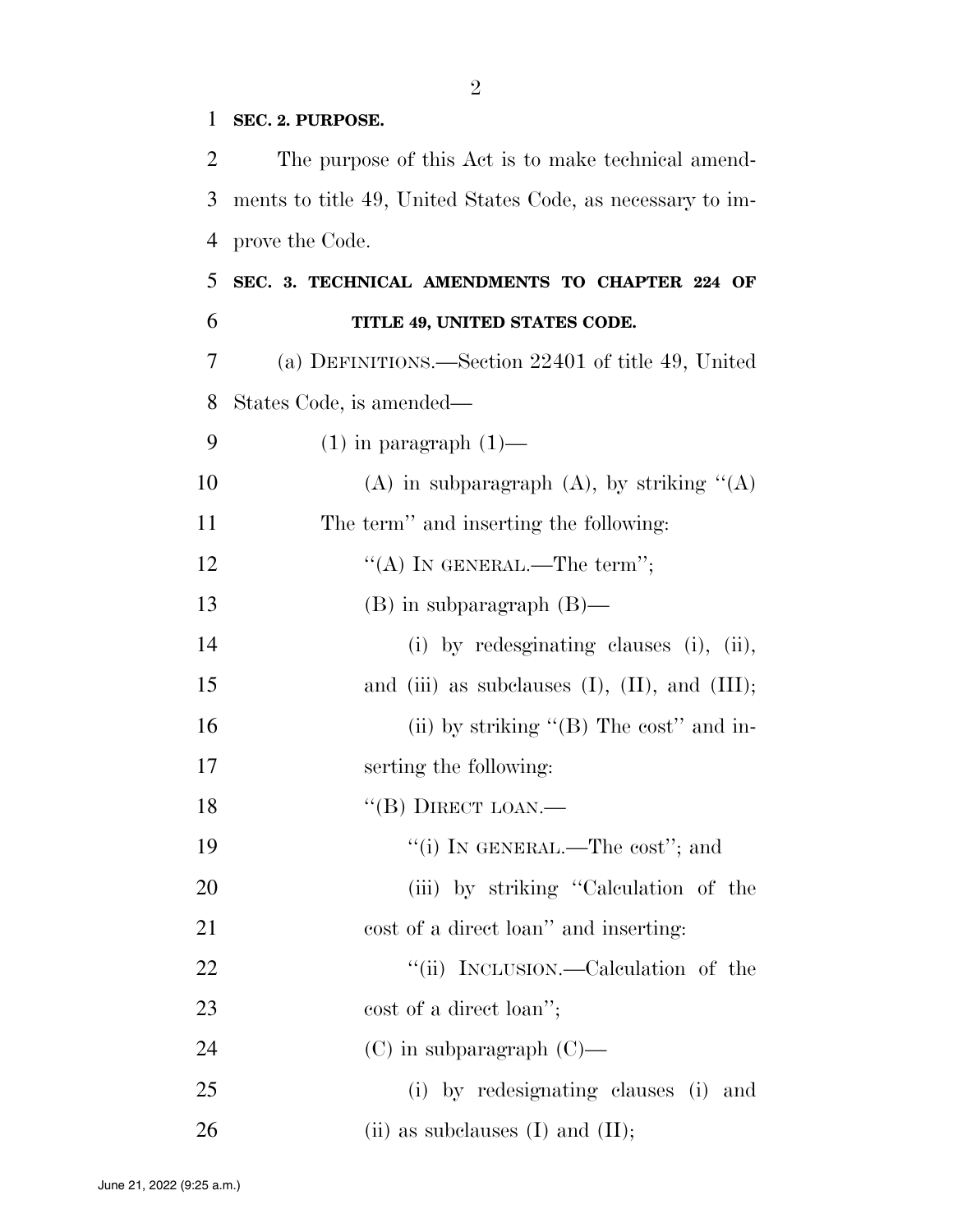| $\mathbf{1}$   | (ii) by striking $\lq\lq$ (C) The cost" and in-                |
|----------------|----------------------------------------------------------------|
| $\overline{2}$ | serting the following:                                         |
| 3              | $``(C)$ LOAN GUARANTEE.—                                       |
| $\overline{4}$ | "(i) IN GENERAL.—The cost"; and                                |
| 5              | (iii) by striking "Calculation of the                          |
| 6              | cost of a loan guarantee" and inserting the                    |
| 7              | following:                                                     |
| 8              | "(ii) INCLUSION.—Calculation of the                            |
| 9              | cost of a loan guarantee";                                     |
| 10             | (D) in subparagraph $(D)$ , by striking $\lq (D)$              |
| 11             | The cost" and inserting the following:                         |
| 12             | "(D) MODIFICATION.—The cost";                                  |
| 13             | $(E)$ in subparagraph $(E)$ , by striking " $(E)$              |
| 14             | In estimating" and inserting the following:                    |
| 15             | NET PRESENT VALUES.-In esti-<br>``(E)                          |
| 16             | mating"; and                                                   |
| 17             | $(F)$ in subparagraph $(F)$ , by striking " $(F)$              |
| 18             | When funds" and inserting the following:                       |
| 19             | "(F) BASIS OF ESTIMATED COST.—When                             |
| 20             | funds";                                                        |
| 21             | $(2)$ in paragraph $(2)$ , by inserting " $(2 \text{ U.S.C.})$ |
| 22             | $900(e)(9)$ " after "Balanced Budget and Emergency             |
| 23             | Deficit Control Act of 1985"; and                              |
| 24             | $(3)$ in paragraph $(12)$ —                                    |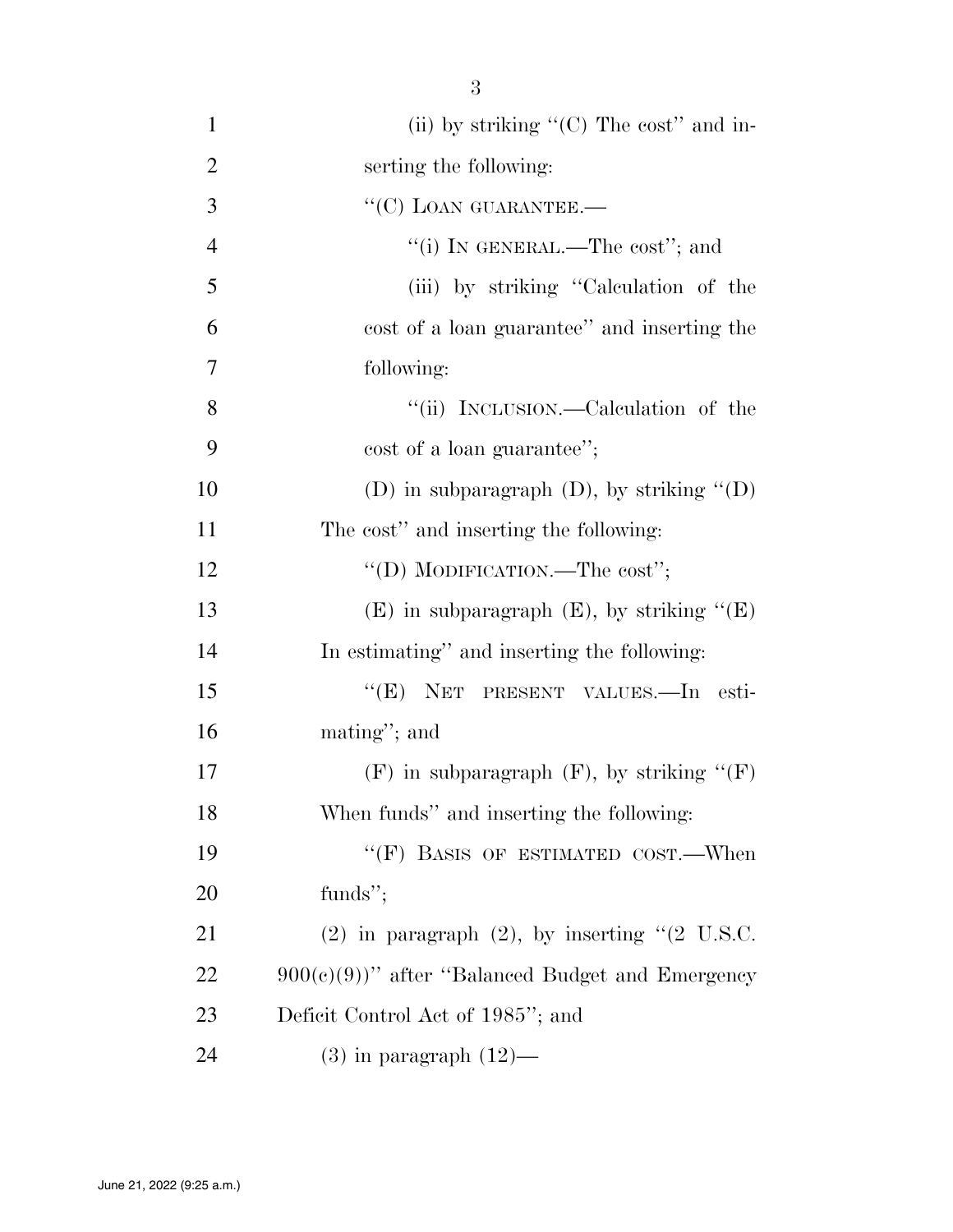| $\mathbf{1}$   | $(A)$ in subparagraph $(A)$ , by inserting "of          |
|----------------|---------------------------------------------------------|
| $\overline{2}$ | this title" after "section 20102"; and                  |
| 3              | $(B)$ in subparagraph $(B)$ , by inserting "of          |
| $\overline{4}$ | this title" after "section 24102".                      |
| 5              | (b) DIRECT LOANS AND LOAN GUARANTEES.—Sec-              |
| 6              | tion 22402 of title 49, United States Code, is amended— |
| 7              | $(1)$ in subsection $(a)(3)$ , by striking "govern-     |
| 8              | ment sponsored" and inserting "government-spon-         |
| 9              | sored";                                                 |
| 10             | (2) in subsection (c)(1), by inserting "of this         |
| 11             | title" after "section $20157(i)$ ";                     |
| 12             | $(3)$ in subsection $(f)$ —                             |
| 13             | (A) in paragraph $(1)$ , by inserting " $(2)$           |
| 14             | U.S.C. $661c(b)(1)$ " after "section $504(b)(1)$ of     |
| 15             | the Federal Credit Reform Act of 1990";                 |
| 16             | $(B)$ in paragraph $(5)$ —                              |
| 17             | (i) in the matter before subparagraph                   |
| 18             | $(A)$ —                                                 |
| 19             | $(I)$ by inserting "of this title"                      |
| 20             | after "section $22406(a)(2)$ ";                         |
| 21             | (II) by striking "(Public Law                           |
| 22             | $(114-94)$ " and inserting "(Public Law                 |
| 23             | 114–94, 129 Stat. 1312)"; and                           |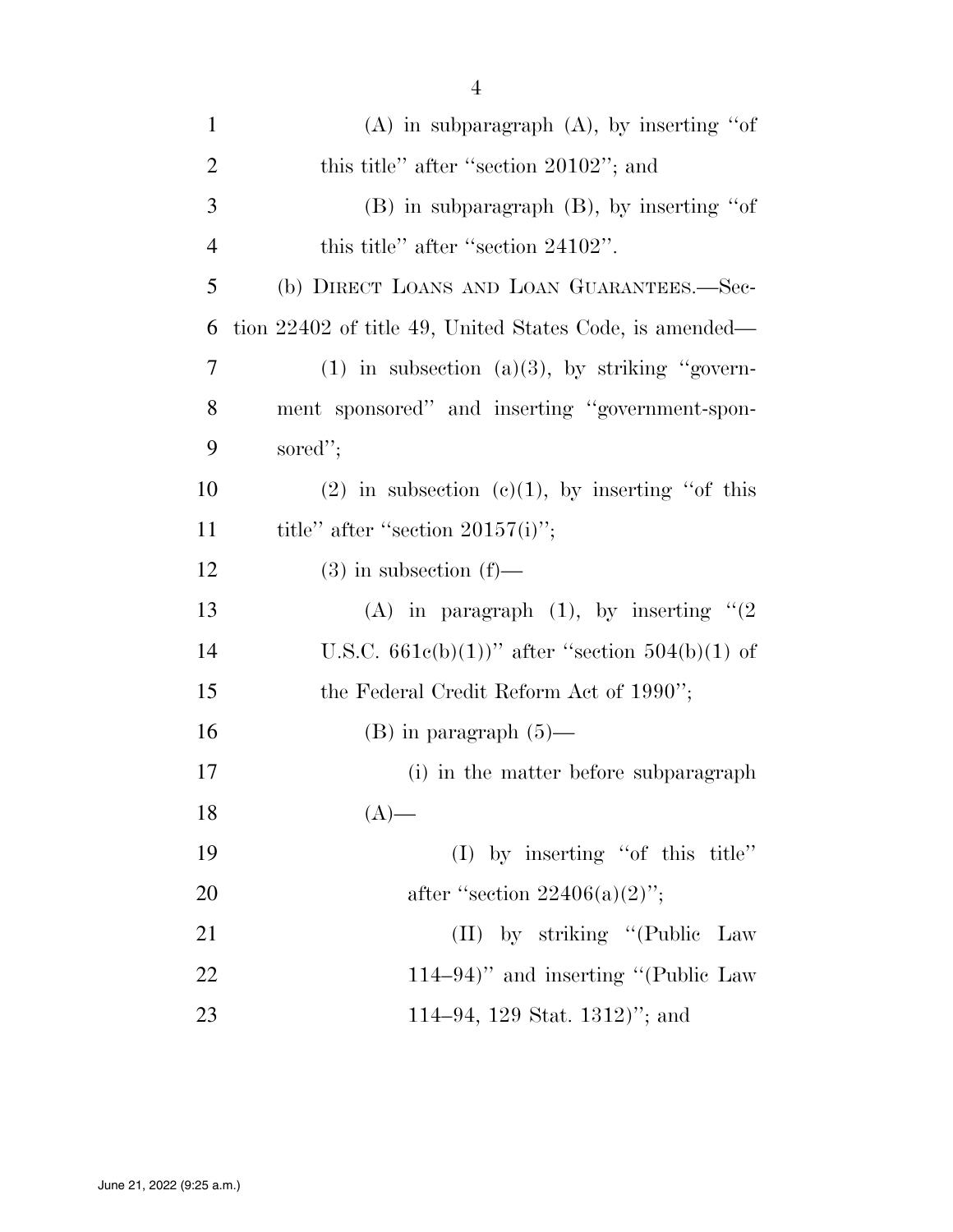| $\mathbf{1}$   | (III) by striking "(Public Law                      |
|----------------|-----------------------------------------------------|
| $\overline{2}$ | $94-210$ " and inserting "(Public Law               |
| 3              | 94–210, 90 Stat. 31)"; and                          |
| $\overline{4}$ | (ii) in subparagraph $(A)$ , by inserting           |
| 5              | "(Public Law 117-58, div. B, 135 Stat.              |
| 6              | 652)" after "Surface Transportation In-             |
| 7              | vestment Act of 2021"; and                          |
| 8              | $(C)$ in paragraph $(7)$ , by inserting "(Public    |
| 9              | Law 117–58, div. B, 135 Stat. 652)" after           |
| 10             | "Surface Transportation Investment Act of           |
| 11             | $2021$ ";                                           |
| 12             | (4) in subsection $(g)(1)(C)(ii)(II)$ , by striking |
| 13             | the period at the end and inserting a semicolon;    |
| 14             | $(5)$ in subsection $(h)(3)$ —                      |
| 15             | $(A)$ in subparagraph $(A)$ —                       |
| 16             | (i) by inserting "of this title" after              |
| 17             | "section $24312"$ ; and                             |
| 18             | (ii) by inserting "of this title" after             |
| 19             | "section $24308(a)$ "; and                          |
| 20             | $(B)$ in subparagraph $(B)$ , by inserting "of      |
| 21             | this title" after "section 22404"; and              |
| 22             | $(6)$ in subsection $(i)$ —                         |
| 23             | $(A)$ in paragraph $(3)(B)$ , by striking the       |
| 24             | heading "ACTIONS BY THE OFFICE OF MAN-              |
| 25             | AGEMENT AND BUDGET" and inserting the               |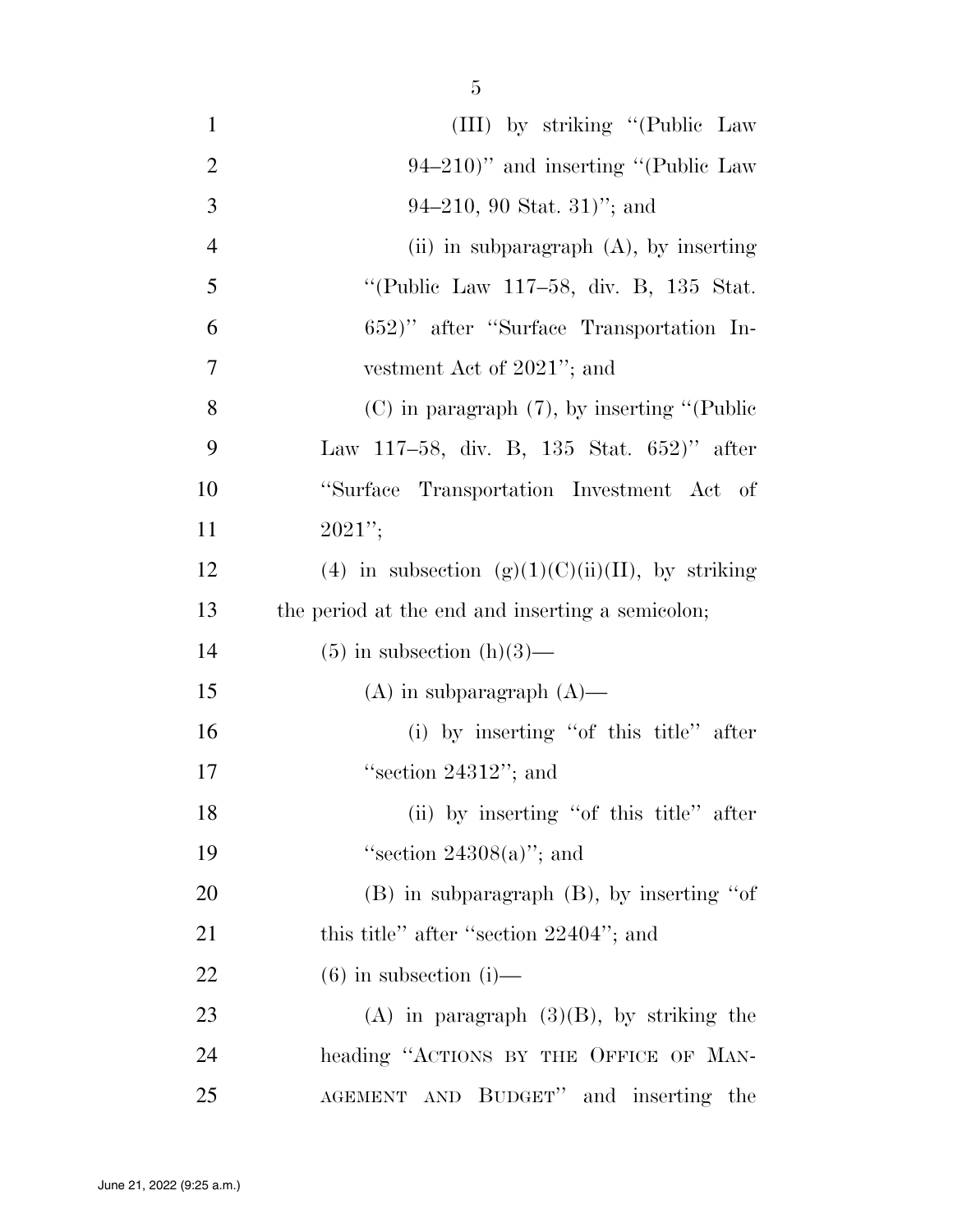| $\mathbf{1}$   | heading "ACTIONS BY THE OFFICE OF MANAGE-             |
|----------------|-------------------------------------------------------|
| $\overline{2}$ | MENT AND BUDGET";                                     |
| 3              | (B) in paragraph $(4)(A)$ —                           |
| $\overline{4}$ | (i) by inserting "(Public Law $117-58$ ,              |
| 5              | div. B, $135$ Stat. $652$ )" after "Surface           |
| 6              | Transportation Investment Act of 2021";               |
| $\tau$         | and                                                   |
| 8              | (ii) by striking "an streamlined" and                 |
| 9              | inserting "a streamlined"; and                        |
| 10             | (C) in paragraph $(6)(A)$ —                           |
| 11             | $(i)$ in clause $(iv)$ , by striking "refi-           |
| 12             | nancing an" and inserting "refinancing of             |
| 13             | $an$ "; and                                           |
| 14             | $(ii)$ in clause $(ix)$ , by inserting "of this       |
| 15             | title" after "section $5323(j)$ ".                    |
| 16             | (c) ADMINISTRATION OF DIRECT LOANS AND LOAN           |
| 17             | GUARANTEES.—Section 22403 of title 49, United States  |
| 18             | Code, is amended—                                     |
| 19             | $(1)$ in subsection $(a)(1)$ , by inserting "of this  |
| <b>20</b>      | title" after "section 22402";                         |
| 21             | $(2)$ in subsection (b), by inserting "of this title" |
| 22             | after "section $22402"$ ;                             |
| 23             | $(3)$ in subsection (c), by inserting "of this title" |
| 24             | after "section $22402"$ ;                             |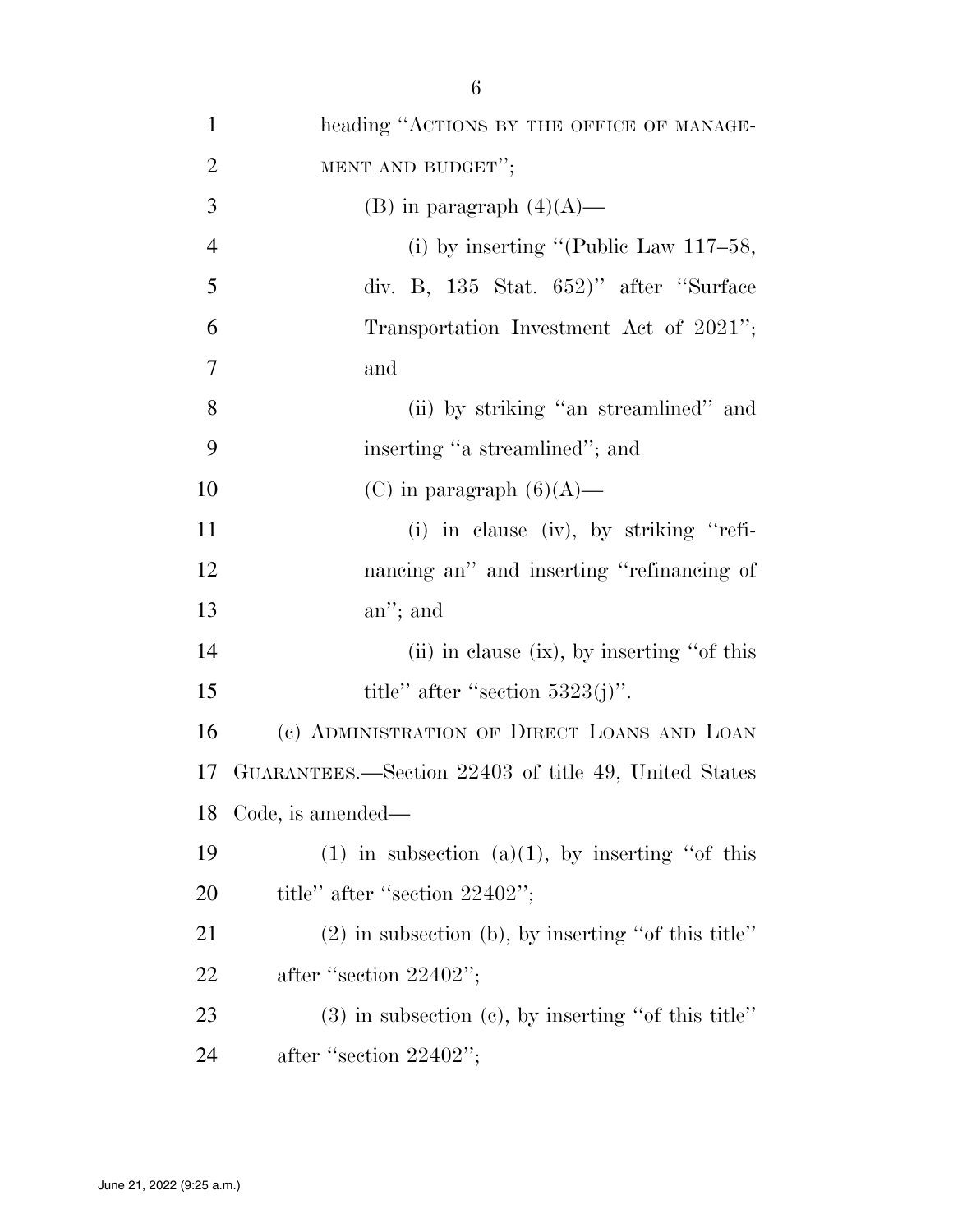| $\mathbf{1}$   | $(4)$ in subsection $(d)(3)$ , by inserting "of this        |
|----------------|-------------------------------------------------------------|
| $\overline{2}$ | title" after "section $22402(f)$ ";                         |
| 3              | $(5)$ in subsection $(g)$ , in the matter before para-      |
| $\overline{4}$ | graph $(1)$ , by inserting "of this title" after "section   |
| 5              | $22402"$ ;                                                  |
| 6              | $(6)$ in subsection $(h)(1)$ , by inserting "of this        |
| 7              | title" after "section 22402";                               |
| 8              | $(7)$ in subsection (i)—                                    |
| 9              | $(A)$ in the matter before paragraph $(1)$ , by             |
| 10             | inserting "of this title" after "section 22402"             |
| 11             | each place it appears; and                                  |
| 12             | $(B)$ in paragraph $(1)$ , by striking "of this             |
| 13             | section"; and                                               |
| 14             | $(8)$ in subsection $(m)$ , by inserting "of this           |
| 15             | title" after "section 22402".                               |
| 16             | (d) SUBSTANTIVE CRITERIA AND STANDARDS.—Sec-                |
| 17             | tion $22405(1)$ of title 49, United States Code, is amended |
| 18             | by inserting "of this title" after "section 22402".         |
| 19             | (e) AUTHORIZATION OF APPROPRIATIONS.-Section                |
| 20             | 22406 of title 49, United States Code, is amended—          |
| 21             | $(1)$ in the section heading, by striking the pe-           |
| 22             | riod at the end;                                            |
| 23             | $(2)$ in subsection $(a)(2)$ , by inserting "of this        |
|                |                                                             |

24 title'' after "section  $22402(f)(5)$ "; and